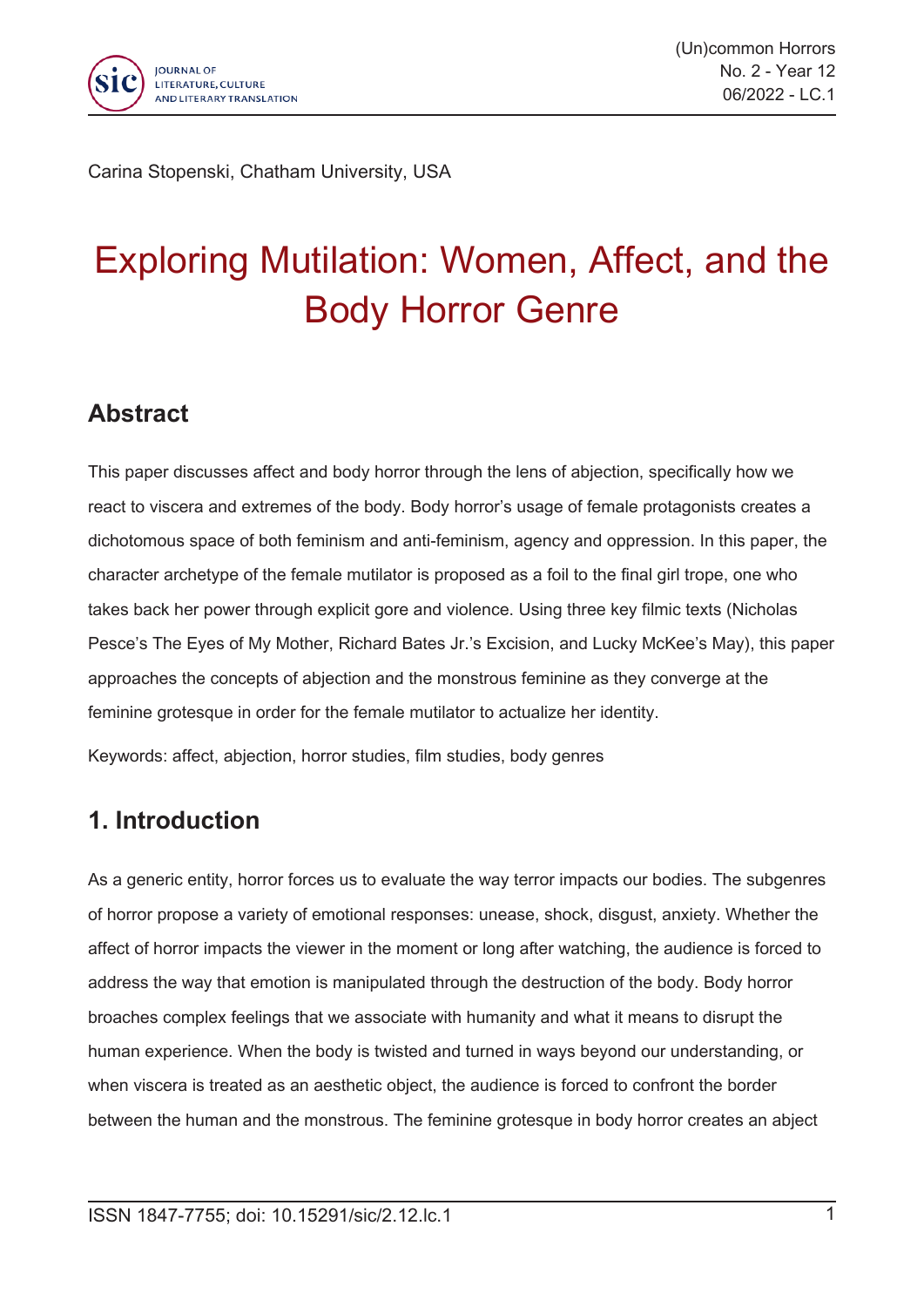

space for the mutilated and mutilating body to flourish, presenting <sup>a</sup> feminine heroine that embodies voluntary abjection and elicits empathy despite her depraved tendencies.

Filmic representations of female bodies usually center them as the object of the depraved, exposed to <sup>a</sup> variety of tortures and destructions, but as we think more critically about the affect that horror causes, <sup>a</sup> female enactor of violence may become <sup>a</sup> feminist antihero. When viewing male killers and tormentors, we experience almost entirely negative emotions, mainly anger and disgust, because that is what we expect of the genre – the objectified woman and the antagonizing man. Even if the man has undergone trauma or has <sup>a</sup> nuanced character, we recognize him as <sup>a</sup> villain. When the one doing the torturing is <sup>a</sup> woman, our emotions grow more complex and we must confront our internalized biases about women's position in horrific narratives, especially ones that put the body on display. Therefore, this paper will discuss how the female mutilator, one who objectifies as opposed to being objectified herself, is <sup>a</sup> prime execution of affect in body horror – <sup>a</sup> character whom we should detest for her crimes against humanity but cannot help sympathizing with her plight.

## **2. Abjection, Others, and the History of the Monstrous Feminine**

Many of the affective tenets of horror can be attributed to the scholarship of Julia Kristeva, particularly her theory of abjection. Kristeva's theory of abjection, defined as "the state of being cast off," asserts that horror is most effective when the audience fears Otheredness, either through the characters themselves or as <sup>a</sup> viewer threatened by isolation. By implementing disorienting tactics like "haptic aesthetics and body horror to undermine the eye's analytic and possessive power, denying the integrity and predictability of the filmed body as <sup>a</sup> self-contained, disciplined entity," the body horror genre generates affect through monstrosity as opposed to realistic terror (Beugnet and Delanoë-Brun 212). Inhuman threat, however, does not need to be something unrecognizably non-human. Kristeva's theory can be understood as <sup>a</sup> general fear of isolation, of confronting the unknown; therefore, when one is confronted with <sup>a</sup> body that has been outcast, the threat of that fate may render them uneasy. The aesthetics of body horror move the body in ways that are atypical of the traditional fleshy entity. When something so familiar, the human body, is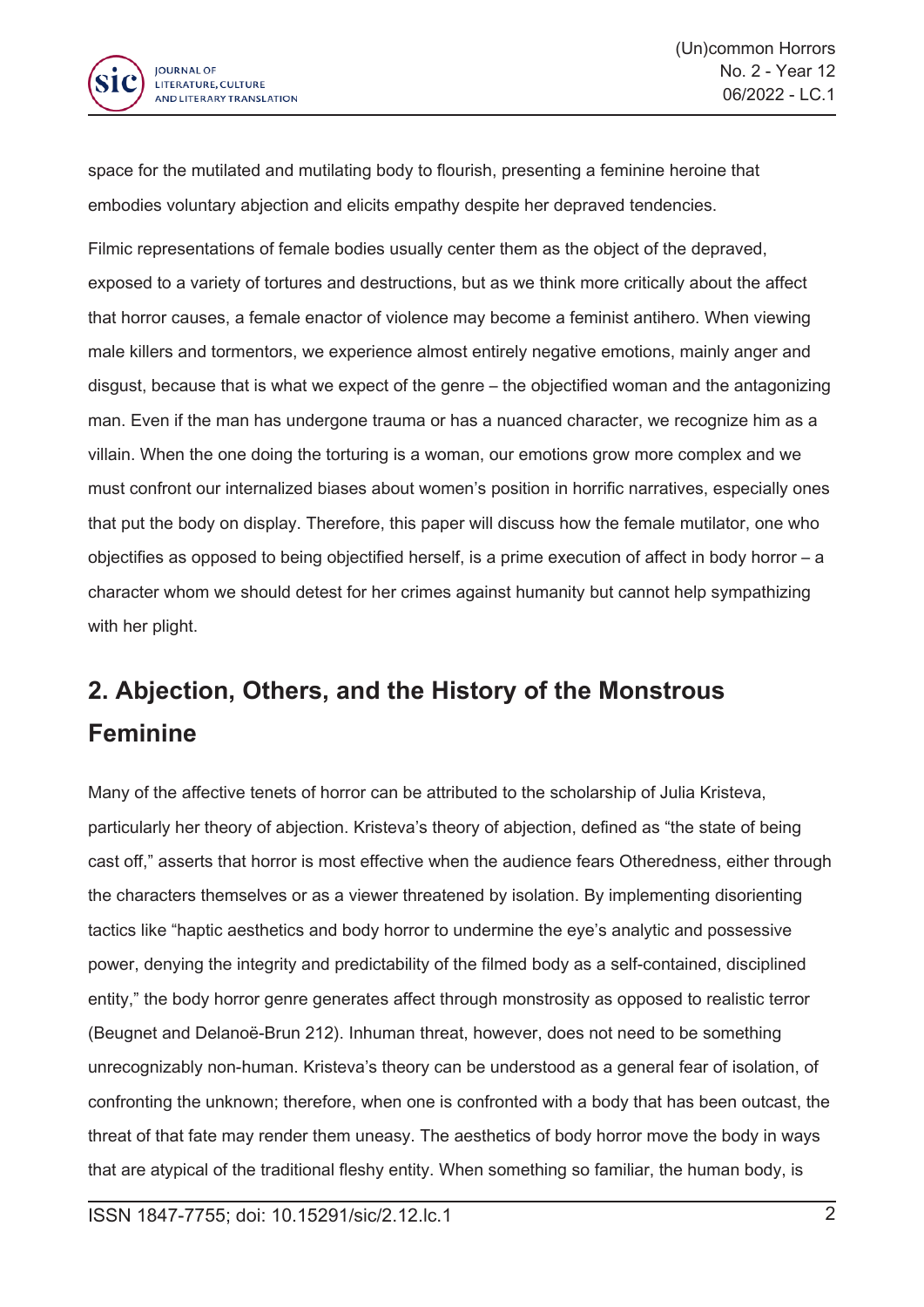

manipulated to the point of the uncanny, the audience may experience disturbance before terror because they need to register the body first.

Kristeva draws from psychoanalytic theory for these applications, but rather than using it to affirm fears of the unconscious, she uses it to discuss fears of the uncanny, particularly as they relate to the female body. Body horror scholar Xavier Aldana Reyes explains that in 21st-century body horror, "sadistic understandings of horror become difficult to substantiate when the sadism is not scripted directly onto the film itself. The fact that the main character, traditionally <sup>a</sup> woman, is meant to reproduce the shock or fear felt by the spectator further problematizes previous conceptions of alignment between monster and male viewer" ("Beyond Psychoanalysis" 5). The sadistic underpinnings of horror outweigh the masochistic ones, and the Otheredness of the feminine body is often assumed in horror. Otheredness is <sup>a</sup> forced experience, whereas Otherness simply implies segregation. In body horror, Otheredness plagues its female subjects as she is stripped of agency before being cast off. We understand that the female body is the one that will be objectified and spectacularized: no longer <sup>a</sup> subject in her own story, but <sup>a</sup> projection of the audience's greatest fears and insecurities.

Horror scholar Barbara Creed is credited with coining the term 'the monstrous-feminine,' proposed in her 1993 book of the same name. She invokes Kristeva's ideology in her discussion of the affect elicited from the monstrous, stating that viewership of biologically horrific media creates "a desire not only for perverse pleasure (confronting sickening, horrific images, being filled with terror/desire for the undifferentiated) but also <sup>a</sup> desire, having taken pleasure in perversity, to throw up, throw out, eject the abject (from the safety of the spectator's seat)" ("Horror and the Monstrous-Feminine" 71). The need to purge the abject from one's consciousness proposes <sup>a</sup> dissonant reaction from the viewer: <sup>a</sup> paradox of affect that blurs the line between repulsion and fascination. Both Creed and Kristeva reference bodily wastes, corpses, and other decaying forms in their work as points of abjection. Othered bodies in horror, feminine ones in particular, have <sup>a</sup> legacy of being conflated with the monstrous. In her book The Monstrous-Feminine: Film, Feminism, Psychoanalysis, Creed includes the term 'archaic mothers' alongside descriptions of vampires, witches, and other supernatural beings in her description of the monstrous feminine. Derived from psychoanalytic theory, the archaic mother is depicted as "first nourisher and first seducer" in Freudian ideology,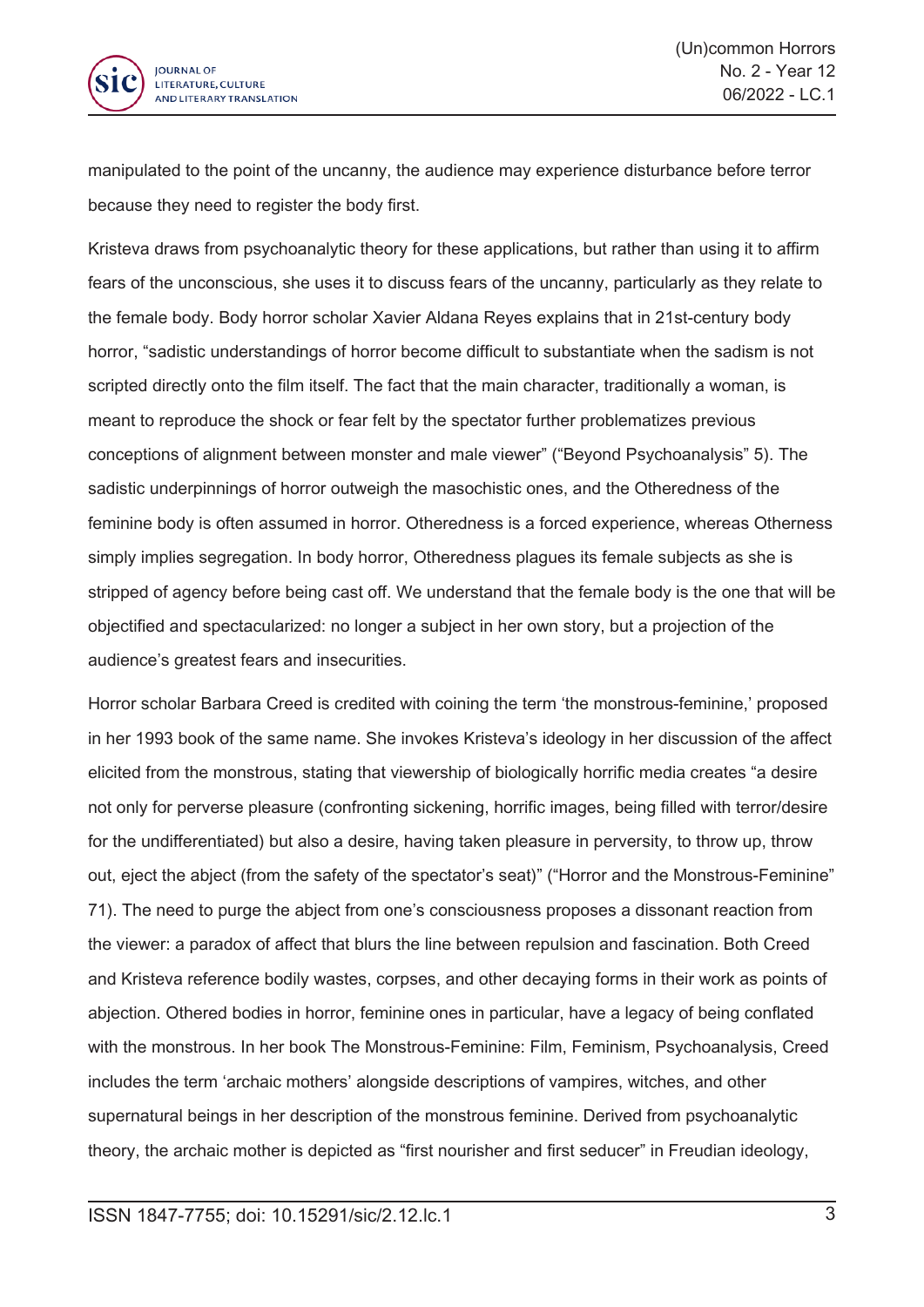

making the horrific aspects of their existence all the more severe (Creed, The Monstrous-Feminine ). To embody both the maternal and the sexual complicates <sup>a</sup> woman character and therefore causes cognitive dissonance for the audience in understanding her place. She is inextricably linked to the overtly female parts of her and cannot be separated from the horrors of the female body.

Kristeva and Creed both extricate the maternal body from the rigidity of the traditional, expressing femininity's link to viscera and grossness. Through menstruation and other bloodshed inherent to the childbearing body, the monstrous and the abject are directly related to the feminine. The castration fear typical of horror evolves as the archaic mother's monstrosity is made even more maternal: gore and waste only expelled from the monstrous-feminine, hyper-awareness of our fears of the feminine grotesque. In body horror, the "marked corporeal difference is always detrimental and unwelcome," and in terms of the feminine body, this could manifest itself in <sup>a</sup> variety of ways: deformity, mutation, transformation, among others (Reyes, "Abjection and Body Horror" 393). That which is <sup>a</sup> part of the monstrous-feminine may be recognizably human, but as she is further disrupted by her environment, her nature becomes more abhorrent and recognizable as horrifying despite not actually inducing fear. Reyes explains:

*… moments of disgust in film, especially where the catalyst is <sup>a</sup> female monster and their reproductive abilities, can be read as more than just instances of social convention, such as aversion to blood or mucus … The female monstrous body in horror is intrinsically connected to patriarchal constructions of pregnancy, birthing and menstruation as dirty, but also to the fear of castration, since to become an adult is to enter the symbolic and thus the law of the father. ("Abjection and Body Horror" 396)*

To Reyes, to be maternal, to be feminine, already casts off the archaic mother and other female monsters in cinema because there is an immediate repulsion towards the bodily functions associated with them. When these wastes are coupled with the fulfillment of castration, <sup>a</sup> most effective form of gendered abjection takes place.

Kristeva and Creed's respective coinages of the abject grotesque and the monstrous feminine beg the question of how the aesthetic value of the feminine grotesque impacts the presentation of dis/embodiment in cinema. Abject feminine bodies complicate monstrosity: whereas Kristeva's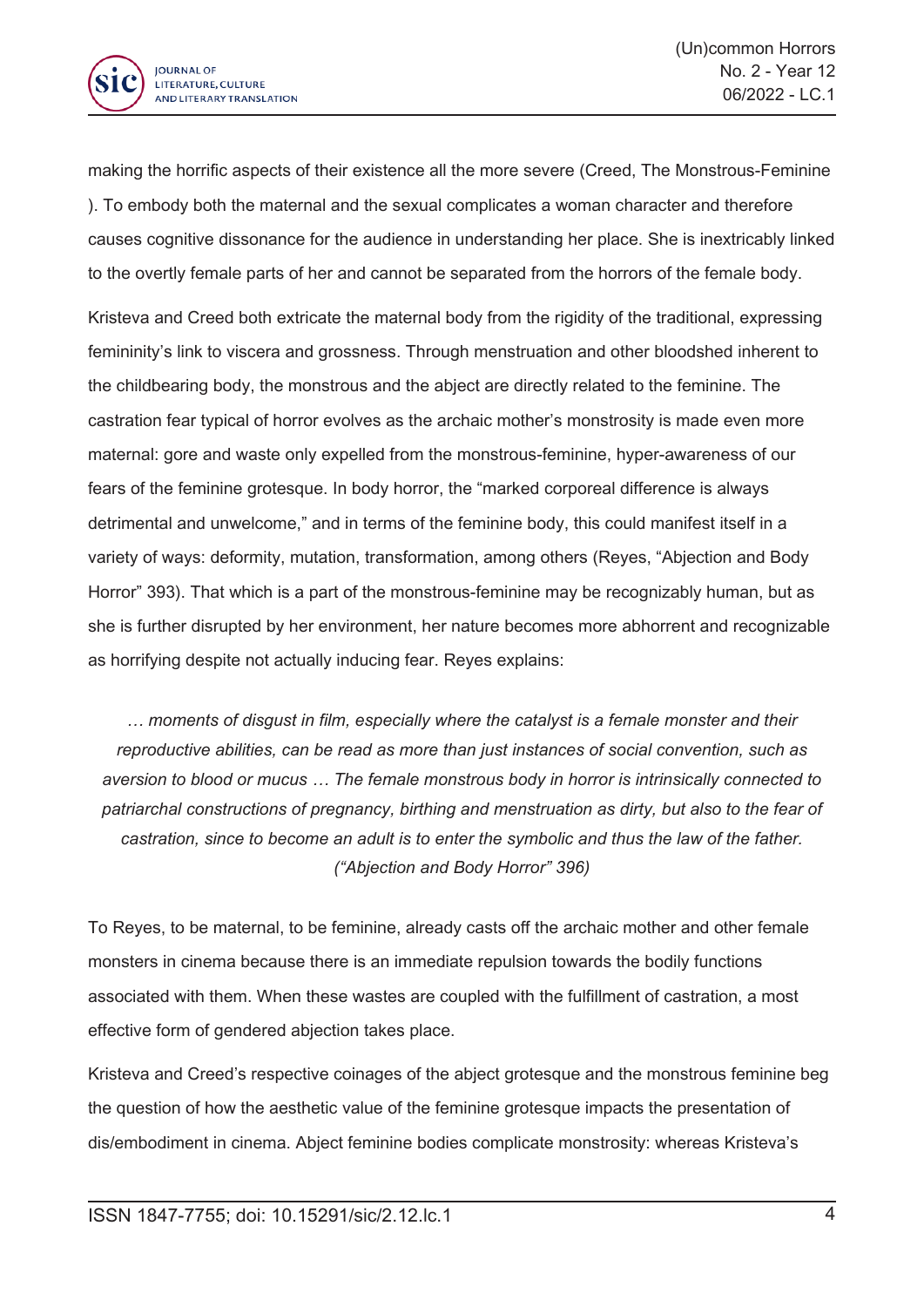

approach presents the abject as Othered and Creed's approach subverts the victimization narrative, the antagonistic nature of the feminine grotesque lives in <sup>a</sup> medial space between two disturbed embodiments, the tortured and the terrifier. However, both women present the abject body as nonhuman as opposed to inhuman – something that has been cast off from humanity entirely rather than one integrated into humanity but without the ability to recognize their Otheredness. The nonhuman body registers physical to the audience, something that they do not recognize as holding personhood. To be inhuman would still allow the character to be recognized as human in form but depraved in thought. In the case of the abject corpse, the dead body "protects itself from bodily wastes such as shit, blood, urine and pus by ejecting these substances just as it expels food that, for whatever reason, the subject finds loathsome. The body extricates itself from them and from the place where they fall, so that it might continue to live" (Creed, "Horror and the Monstrous-Feminine" 70). Kristeva's approach, more artistic in its description of monstrous abjection, centralizes the viewer as opposed to the socially constructed "we" of Creed's description. While Creed forms her theory around <sup>a</sup> collective "we," women or woman-aligned individuals, Kristeva's first-person approach evokes <sup>a</sup> feeling of disembodiment:

Such wastes drop so that I might live, until, from loss to loss, nothing remains in me and my entire *body falls beyond the limit – cadere, cadaver. If dung signifies the other side of the border, the* place where I am not and which permits me to be, the corpse, the most sickening of wastes, is a *border that has encroached upon everything. It is no longer I who expel. 'I' is expelled. (3-4)*

Kristeva forces the viewer to insert themselves into the narrative of the grotesque and expresses that once corpsehood is attained, it is not only an ego death—it is the birth of inhumanity. Individuality is purged from the body just as any waste is, achieving the ultimate abjection. While "a good number of body horror features explore the grey area between the human and the nonhuman through the idea of life after death," the voluntary engagement with the grotesque, the perverse, suggests the potential for artificial abjection, <sup>a</sup> forced Otheredness created by the objectified woman's engagement in depravity (Reyes, Body Gothic 65). When body horror is used in depictions of the grotesque, <sup>a</sup> liminality of personhood is formed. Rather than viewing these perversions of the flesh and corpse as Othering factors, Reyes argues that the nuances of the repulsive elevate the mangled body as <sup>a</sup> revolutionary tool in horror. The body horror genre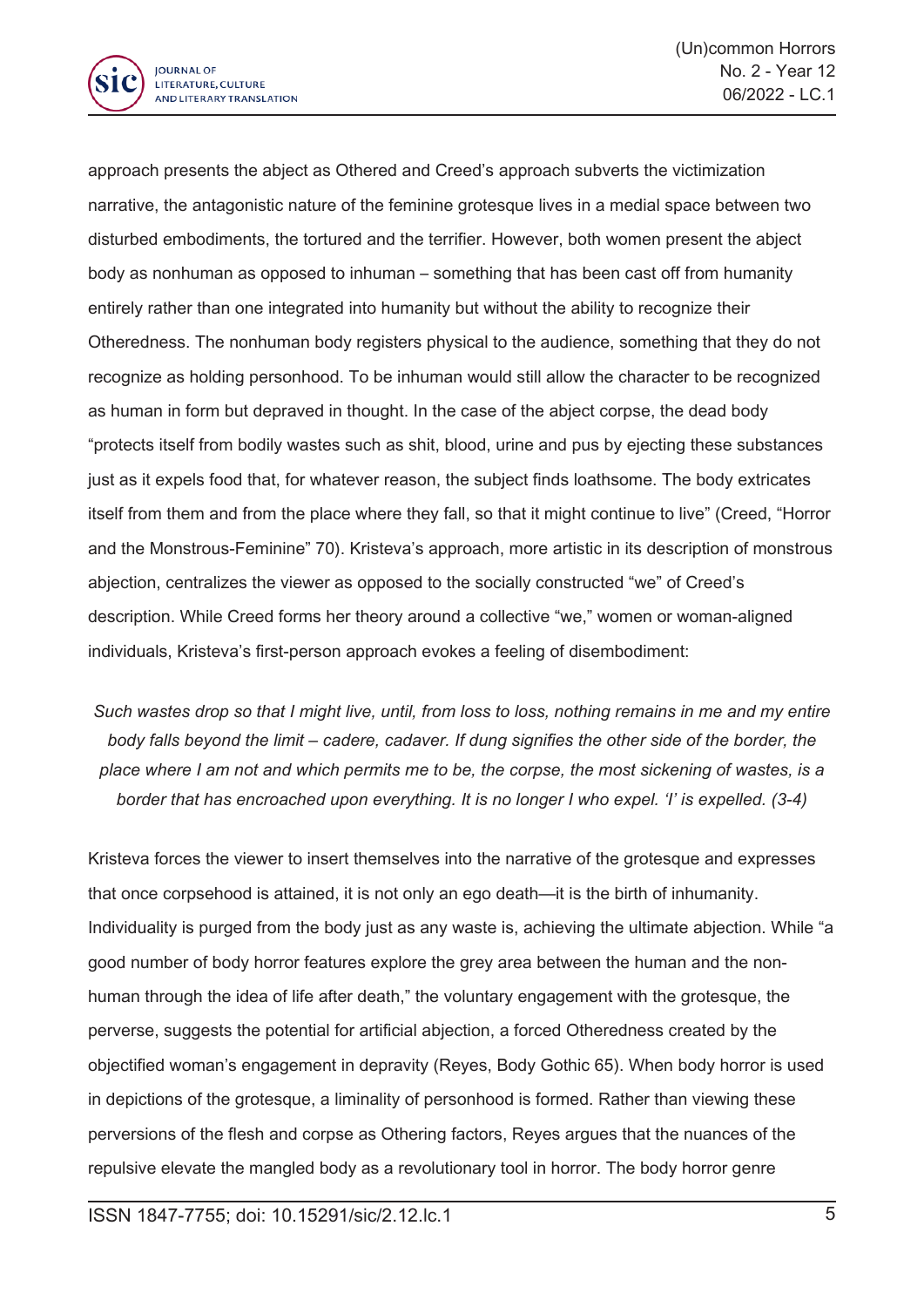

subverts the victimhood narratives typical of abject narratives, relying on the same monstrous tropes but reversing the process used to attain monsterdom. Instead of purging out wastes and becoming <sup>a</sup> carcass of the Other, explicit body horror gives agency to the mutating and mutilating body, consuming the grotesque as <sup>a</sup> form of agency over one's decaying form.

Body theorist Isabel Cristina Pinedo discusses this fear of the monstrous body further. She states:

*The anomaly manifests itself as the monster: an unnatural, deviant force. The monster violates the boundaries of the body through the use of violence against other bodies and through the disruptive qualities of its own body. The monster's body dissolves binary differences. It disrupts the social order by dissolving the basis of its signifying system, its network of differences: me/not me, human/nonhuman, life/death. ("Recreational Terror" 21)*

Pinedo articulates that difference equals Otheredness. The "us against them" dynamic that is common in horror is complicated by the binaries of beauty and ugliness. The monster is recognized as <sup>a</sup> creature we do not aspire to be; even if the monster is traditionally beautiful like <sup>a</sup> succubus or <sup>a</sup> medusa, it is the abject monstrosity of inhumanity that forces them to the ugly side. We fear that we will be perceived as nonhuman, which puts forth an interesting conjecture: do we risk becoming the object in order to consume manipulated bodies?

Audiences enjoy body horror because it is reinforced by the sadomasochistic desire to experience terror. As "people attempt to transgress the body's limits, … [that] transgression is realized through the intense experience of pain," often at the expense of marginalized bodies on the screen (Keisner 419). Since it is unsustainable for the body to experience these perversions and depravities in the real world, the dissociation of the body from the mutilation creates an externally abject experience, casting oneself off in order to protect. We do not need to experience actual Otheredness to witness bodies destroyed and dejected, but viewing an abject existence elicits the same affect as if we were to experience it ourselves. It is not an empathetic viewing, but <sup>a</sup> perverse one rooted in experiencing unconscious sadomasochism.

#### **3. The Feminine Grotesque in Film**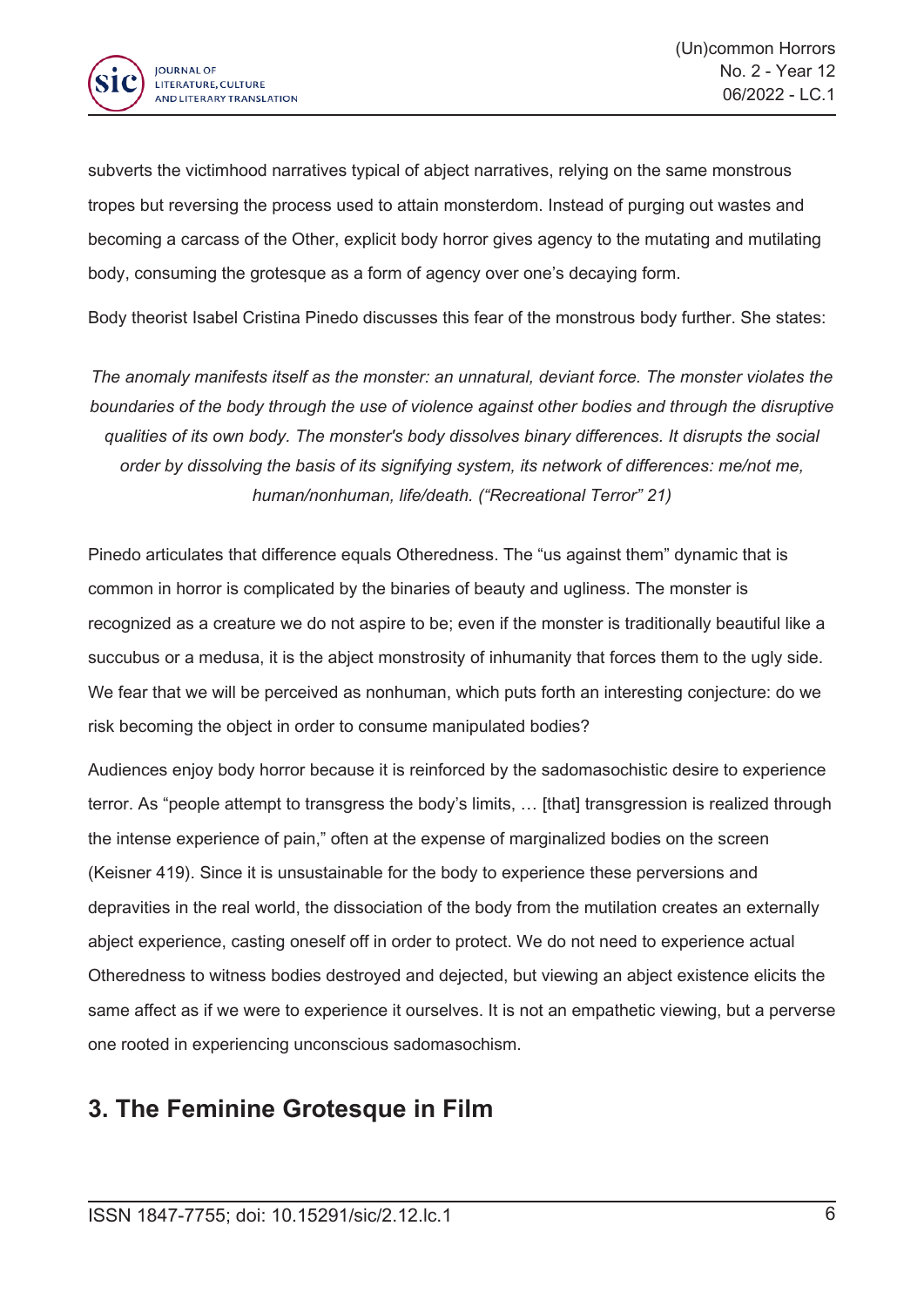

Body genres often play with sadomasochistic pleasure, and body horror blends the elements of all three proposed 'body genres' familiar in the canon of film studies: pornography, horror, and melodrama. Body horror revels in grandiosity, <sup>a</sup> celebration of flesh, as it finds "strength in the way it goes against what is considered normal anatomy and function in biological species (not limited to human)" (Cruz 161). While this expanse beyond humanity typically refers to mutations, hybrids, and other biologically manipulated beings, it begs the question of whether or not we can categorize profoundly disturbed antiheroines in this same category due to their embrace of Otheredness. When we acknowledge that repulsion and decay is "a symbolic realization of <sup>a</sup> repulsive subject, and not an instance of addressing repulsive subject matter," we are able to construct the narrative of abjection as it pertains to Otheredness, not disgust (Marak and Strehlau 188).

Particularly jarring in terms of the feminine grotesque in body horror is the erotic feminine grotesque. As the feminine grotesque highlights the repulsive elements of female body and how it functions, the stigma of sex in cinema makes the image all the more scandalous for the viewer. Blending the horrific with the sexual is not <sup>a</sup> new concept, but when an abject feminine subject is posed as being <sup>a</sup> sexually active or even sexually desirable entity, the feelings the audience experiences are even more confusing. The combination of female reproductive organs with the grotesque is "a monstrous rendering and <sup>a</sup> caricature of female fertility and sexuality, where the female reproductive system is twisted into <sup>a</sup> revolting monstrosity spewing pollution and death," which is further complicated when the individual in question is consciously enacting violence through her gruesome genitals (Marak and Strehlau 195). The mingling of sex and death creates an ambiguous moral space in body horror, one that is even more abject when femininity is centralized.

The new contemporary wave of arthouse horror, with directors like Gasper Noe, Lars von Trier, and Ari Aster, has taken this boundary-pushing approach, "(re)writing the body as <sup>a</sup> mode of feminist empowerment, creating <sup>a</sup> subversive anti-aesthetic carved onto one's very flesh" (Kerchy 174). David Church explains that this is related to the 'post-horror' movement that focuses less on terror and more on other negative emotions like disgust and grief: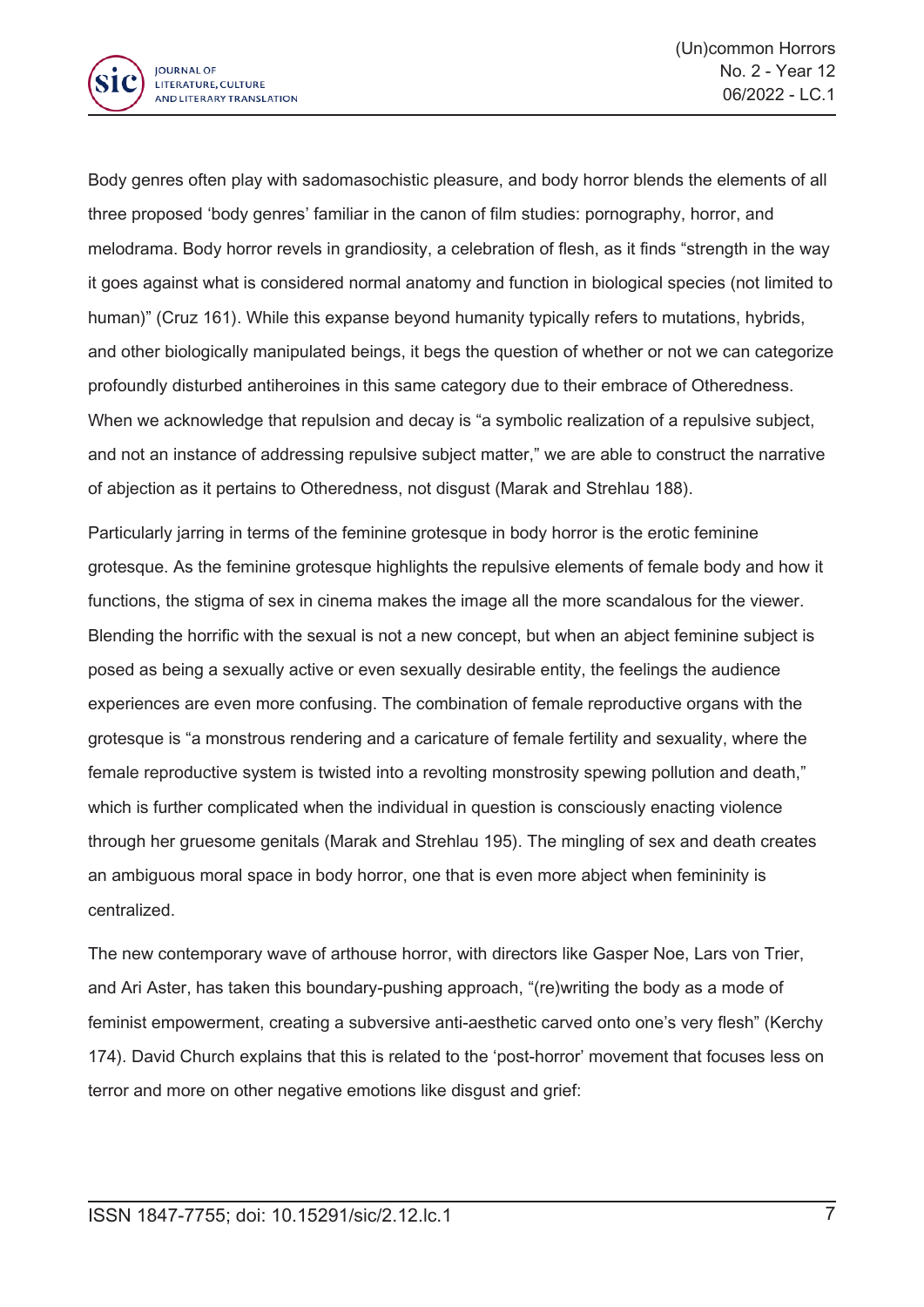

Much as horror films may shift from narrative to atmosphere, it is precisely this ability for horror to *shift fluidly from objectless affect to object-directed emotion (and vice versa) that … allows the genre's traditional emotion (fear) to be shifted toward other negative affects in post-horror films. (18)*

Church's stance affirms that the affect of body horror is vastly different from that of traditional horror. Contemporary horror aims to make its audience feel more than just terror, understanding that affect is complex and involves <sup>a</sup> variety of emotions constantly in transition as <sup>a</sup> film progresses. The feminine grotesque does just that, encouraging the audience to feel insecure, repulsed, and sad all at once.

According to Casey Ryan Kelly, monstrous bodies "are traumatic substitutes for what society casts out—the alien, abject, uncanny … particularly attentive to the source and nature of bodily vulnerability, mortality, trauma, and death. Horror subjects audiences to both vulnerability through visceral experience and invites them to peer behind the façade of invulnerability: once inviolable bodies disarticulated, gored, and turned inside-out" (235-37). Body horror relies upon both action and reaction in its construction of narrative, and <sup>a</sup> reliance on how we perceive femininity in culture informs the vulnerability of the exposed female body. If the archaic mother is the foremost feminine influence in one's life, one that complicates our understanding of the "seducer versus nurturer" argument, the viewer may feel <sup>a</sup> perverse satisfaction in witnessing her descent or destruction, granting authority over the disciplining figure. Body horror manipulates the image of the maternal figure, and in turn manipulates our associations of women in the genre.

The feminine grotesque also employs tactics of the wet death in its depiction of monstrous bodies, "intent on imaging the mutilation and destruction of the body. The wet death transgresses bodily boundaries by devouring, penetrating or spilling the contents of the body through carnage. It shows the destruction wrought upon the human body so as to transform it into <sup>a</sup> monstrous spectacle," creating <sup>a</sup> dynamic where our internal bodies are unrecognizable to our external ones (Pinedo, "The Wet Death" 408). Audio gore and wetness are primary tools in evoking <sup>a</sup> negative affect from one's audience in horror, and new movements in the genre have prioritized this sensory experience alongside storytelling. In the new arthouse horror trend, gore is glamorized, stylized in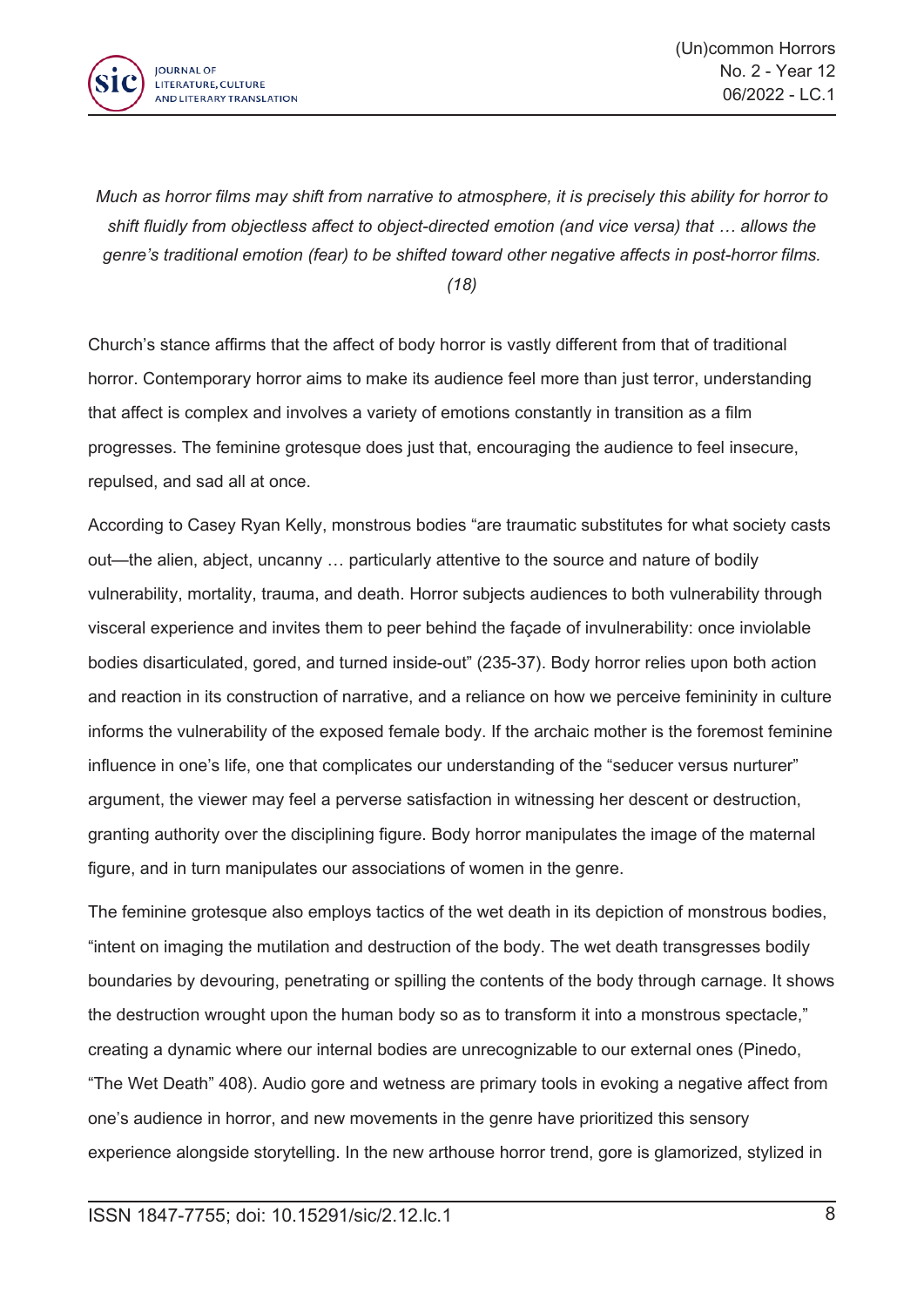

its presentation. As viscera is splattered across the screen and audio gore reverberates alongside dialogue, blending the putrid with the pulchrid, <sup>a</sup> woman villain is dichotomized as both terrified and terrifier, enforcing <sup>a</sup> binary that leaves little room for moral grey areas in body horror. When we manipulate the feminine grotesque to be more monstrous than erotic by featuring girls who embrace their ugliness and perversions as opposed to leaning into the seductive nature of women in horror, we are left with <sup>a</sup> trope that I propose as the female mutilator.

The female mutilator inflicts significant acts of violence and gore upon herself and others but is never aware of the perversion of her actions. She revels in filth and is aroused by viscera, claiming the bodies of other more humanized individuals in an attempt to resolve her isolation. In order to analyze this trope, three filmic texts will be used as case studies of the female mutilator: Lucky McKee's May (2002), Richard Bates's Excision (2012), and Nicholas Pesce's The Eyes of My Mother (2016). In all three films, the female main character is played by <sup>a</sup> traditionally attractive actress costumed to appear more homely, ugly, or disgusting; these main characters are antagonistic, calculated, and methodical in their dismemberment of other bodies. We should hate these characters for their depraved acts, but since they are so cast off from society, regardless of how integrated they think they are, we feel pity for them.

#### **4. Subverting the "Final Girl" through Depravity**

In Men, Women, and Chain Saws, originally published in 1992, Carol J. Clover introduces the trope of the final girl in horror cinema with several significant elements, particularly ones that may overlap with those of the female mutilator. She notes:

[The final girl] is the one who encounters the mutilated bodies of her friends and perceives the full *extent of the preceding horror and of her own peril; who is chased, cornered, wounded; whom we see scream, stagger, fall, rise, and scream again. She is abject terror personified. (Clover 35)*

In this description, Clover expresses the importance of the final girl as <sup>a</sup> survivor, one who escapes the mutilated fate of her cohort and finds <sup>a</sup> way to emerge triumphant after killing the killer herself. The final girl's experience of terror is overcome when she is then in position of <sup>a</sup> phallic object, the weapon that will kill her male oppressor. She is desexualized in her plight and is able to attain hero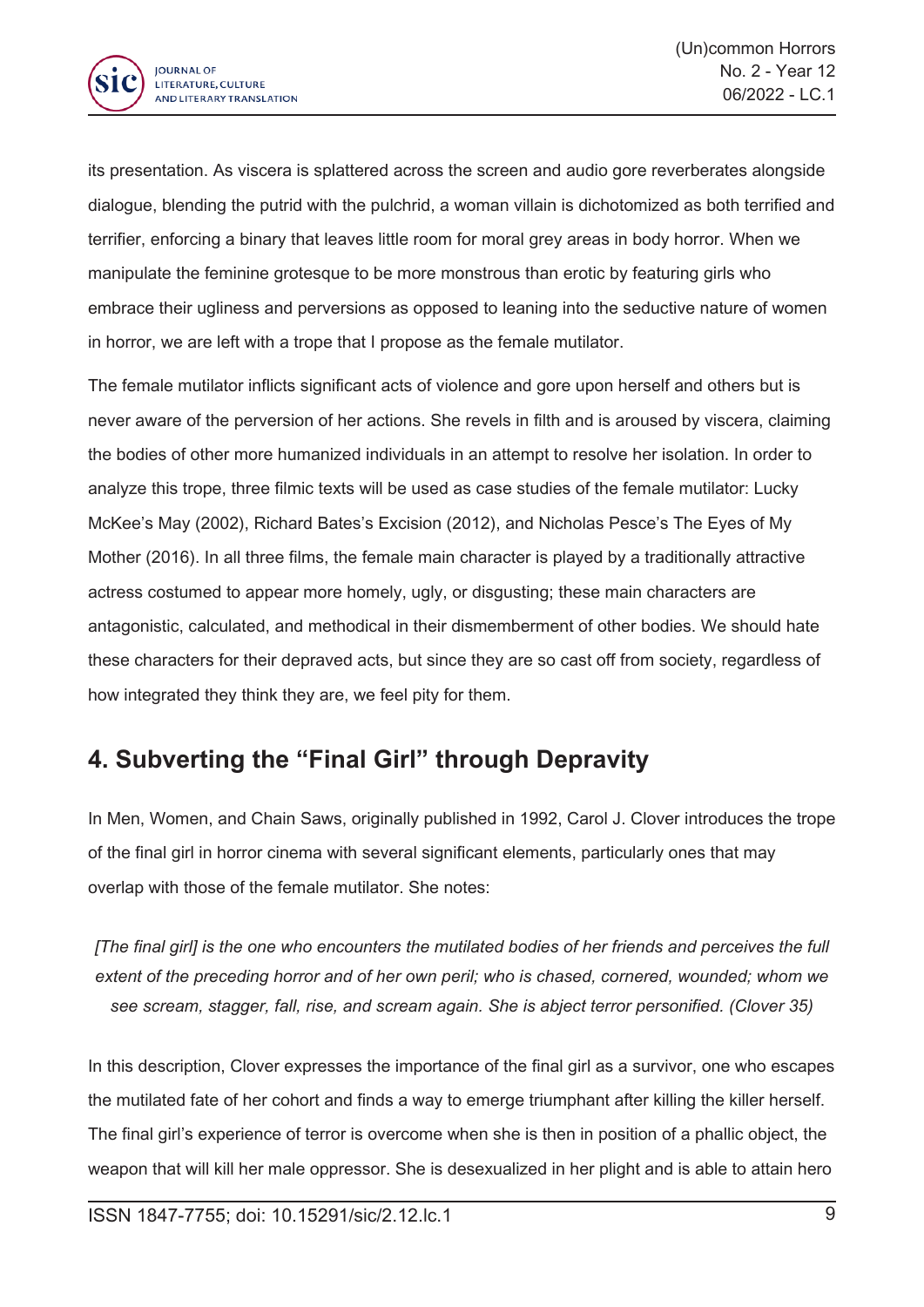

status, albeit through trauma. Clover states that "abject terror may still be gendered feminine," so the final girl and female mutilator both serve as important subversions to the drama: the prior as <sup>a</sup> hero and the latter as an antihero, <sup>a</sup> villainous protagonist (60). Where the final girl works to escape terror, the female mutilator enacts it. They both gain agency, but the female mutilator attains it through taking as opposed to fighting back.

The female mutilators of the films analyzed in this article share <sup>a</sup> few key characteristics: these girls have all experienced trauma (either complex or otherwise) prior to the start of the story, they work to heal their loneliness and isolation through the destruction of others and the eroticization of viscera, and they are completely unaware of the severity of their actions until it is far too late. The new Gothic tradition, often co-opted by art house films, "has replaced the aesthetics of fear, violence and gore that marks the slasher, and the aesthetics of pain that marks torture porn, replacing it with an aesthetics of the Uncanny" by depicting the gore and destruction of humanity through stylized violence and femininity (Hawkins 3). Despite being from different subgenres of horror (May is <sup>a</sup> reworking of the Frankenstein narrative, Excision is satire, Eyes is an art house film), they manage to capture the same intricacies of the feminine grotesque while still eliciting sympathy for the antagonizing heroine. In these films, much of this is achieved through the body horror sub element of surgical horror. Reyes explains the trope:

*Surgical horror is <sup>a</sup> good example of body gothic because it foregrounds the viscerality of the body … and explores the implications of its material reality. It displays the fascination and repulsion inherent to the messy nature of our biology. Corporeal transgression, whether it be through mutilation or the exploration of the limits of our bodies, also reveals, … changes in social practices as well as our relation to technological advances and what they mean to human beings. (Body Gothic 150)*

All three heroines in these films employ tactics of surgical horror in their mutilation of others, displaying <sup>a</sup> profound familiarity with the body. The female mutilator is intelligent to <sup>a</sup> fault; she has <sup>a</sup> strong comprehension of the body as <sup>a</sup> corporeal entity but not as <sup>a</sup> spiritual one. As <sup>a</sup> viewer, we are obviously disturbed by viscera on film, but we are even more revolted by it when we watch the body methodically dissected, no longer "human" but instead <sup>a</sup> test subject. We dissociate the dissected body from having <sup>a</sup> soul, attaining corpsehood even if they are nowhere close to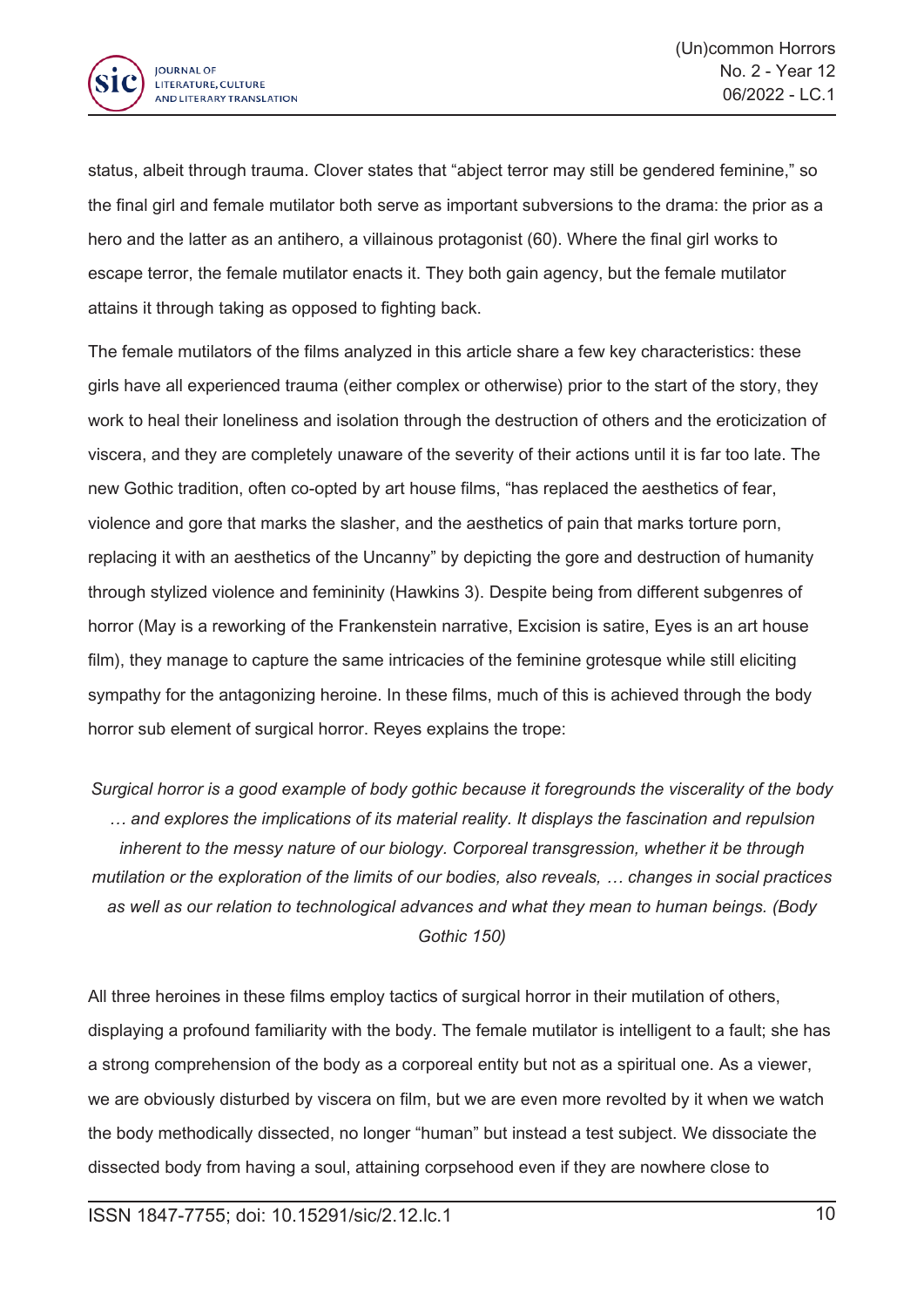

decaying. To the female mutilator, everyone has the capacity to become <sup>a</sup> test subject because nothing exists beyond corporeality for her. In body horror, "[the] films tend to offer <sup>a</sup> medical or technological explanation for the corporeal phenomenon" of bodily transformation, but as the sterility of the surgical mingles with the aesthetics of art house horror, the space that the feminine grotesque exists in becomes more volatile (McGillvray 128). There is urgency associated with the medical, <sup>a</sup> type of intensity that feels atypical of the slow build of tension in traditional horror.

May, the earliest film analyzed here, is an example of the post-millennial body horror tradition, demonstrating <sup>a</sup> dramatic perspective that is motivated by terror and fear through suspense alongside the abjection of the main character. May (Angela Bettis) is <sup>a</sup> social outcast, an orphan, and she is misunderstood by the people around her. May's insecurities manifest in <sup>a</sup> variety of physical actions, in how she speaks, and how she interacts with others. May threatens the viewer through our recognition of the outcast, the social pariah. May is <sup>a</sup> character who we are perturbed by, but we cannot help but feel empathy for her sad, lonely lifestyle. When she begins to engage in her spree of violence and murder, we have already built up an immense level of pity for her, with an inkling of affect rooted in <sup>a</sup> sympathetic approach. We witness May go through the motions of life, perturbed by her obsessive-compulsivity, lazy eye, and legacy of bullying. The body horror in May is the least stylized of all three films, but it is <sup>a</sup> testament to the development of the genre and the evolution of the female mutilator. May has developed cult status in the horror community that the other two films have not, so we can view it as <sup>a</sup> precedent for the other two films to follow, displaying the female mutilator, <sup>a</sup> narrative with an "unnatural ability to distinctively be <sup>a</sup> horror movie but not fit perfectly into any one category" (Larson).

Before delving into the genuine elements of body horror in Excision, we are immediately introduced to generic subversion via the protagonist Pauline (AnnaLynne McCord). The high school tropes present in the film already can evoke discomfort in the viewer, displaying hyperbolized accounts of the highs and lows of teen films, "… satirizing the teen movie before presenting <sup>a</sup> shift to the grotesque, … [implicating] social constructions of normativity that privilege masculinity and demonize femininity, wherein Pauline, in the typical narrative formula, should come to embody feminine beauty and passivity to succeed" (Matheny 5). Pauline is an outsider at school, the bad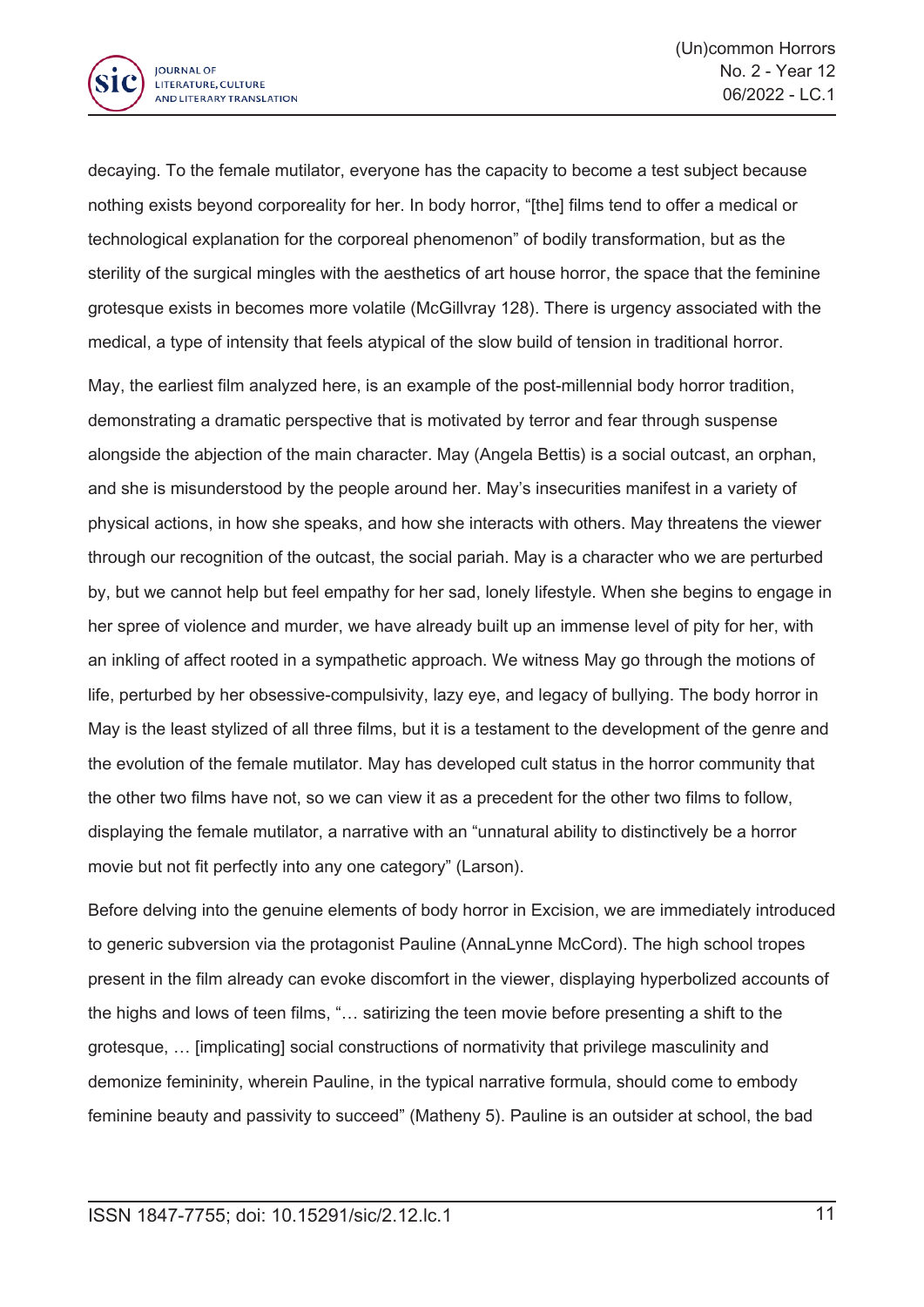

seed at home. She feels unwanted in all spaces so in dedicating all of her time to mastering surgical techniques, we see Pauline find solace in mutilation where she can nowhere else.

In The Eyes of My Mother, we are introduced to Francisca (Kika Magalhaes) and her rural lifestyle, living on <sup>a</sup> secluded farm with her mother and father. Her mother, <sup>a</sup> former surgeon, teaches Francisca the ways of butchering and preservation. When <sup>a</sup> strange young man claiming to be <sup>a</sup> missionary arrives at the farmhouse, he pulls <sup>a</sup> gun on Francisca and her mother, eventually brutally murdering the mother and leaving her limp, bleeding body in the bathtub for Francisca's father to discover upon returning home (Eyes 5:42-10:02). This leads Francisca and her father to chain the man up in the farmhouse as <sup>a</sup> hostage. Even after her father passes away years later and Francisca keeps his taxidermized body as <sup>a</sup> companion, the hostage, named Charlie, is kept as <sup>a</sup> tormented pet by Francisca. She also finds herself trying to recreate the family life that she had been deprived of, kidnapping another young woman named Lucy and subjecting her to the same fate as Charlie, claiming the woman's child as her own son.

How, then, can we view the female mutilator as <sup>a</sup> foil to the final girl? Simply put, the final girl endures her trauma during the film, whereas the female mutilator has already been subject to her trauma at the start of the film. She has already undergone <sup>a</sup> psychological transformation to the abject, either by <sup>a</sup> society that casts her out or by her own volition, and any reclamation of agency for her is essentially fruitless. Despite her plans to achieve some semblance of control and normalcy, she has already been transformed into the monstrous in the eyes of the other characters. They recognize her as the villain, she recognizes herself as <sup>a</sup> victim, and the audience recognizes her as something in between. Such <sup>a</sup> protagonist lives on the boundaries of what is expected of heroines, as no one is being "saved" here. May, Pauline, and Francisca had no chance at normal because of their circumstances, so they attempt to feel the next best thing: powerful. Rather than seeing <sup>a</sup> final girl outlast the killer in <sup>a</sup> slasher film, we watch <sup>a</sup> young woman whom society has failed torture her oppressors, and we cannot help but say "good for her" as she destroys her tormentors. Even if she achieves her tiny sliver of power through morally grey acts, the female mutilator is an underdog and is perceived by the audience as such. We will root for her regardless of how horrific her actions are because we understand how precarious her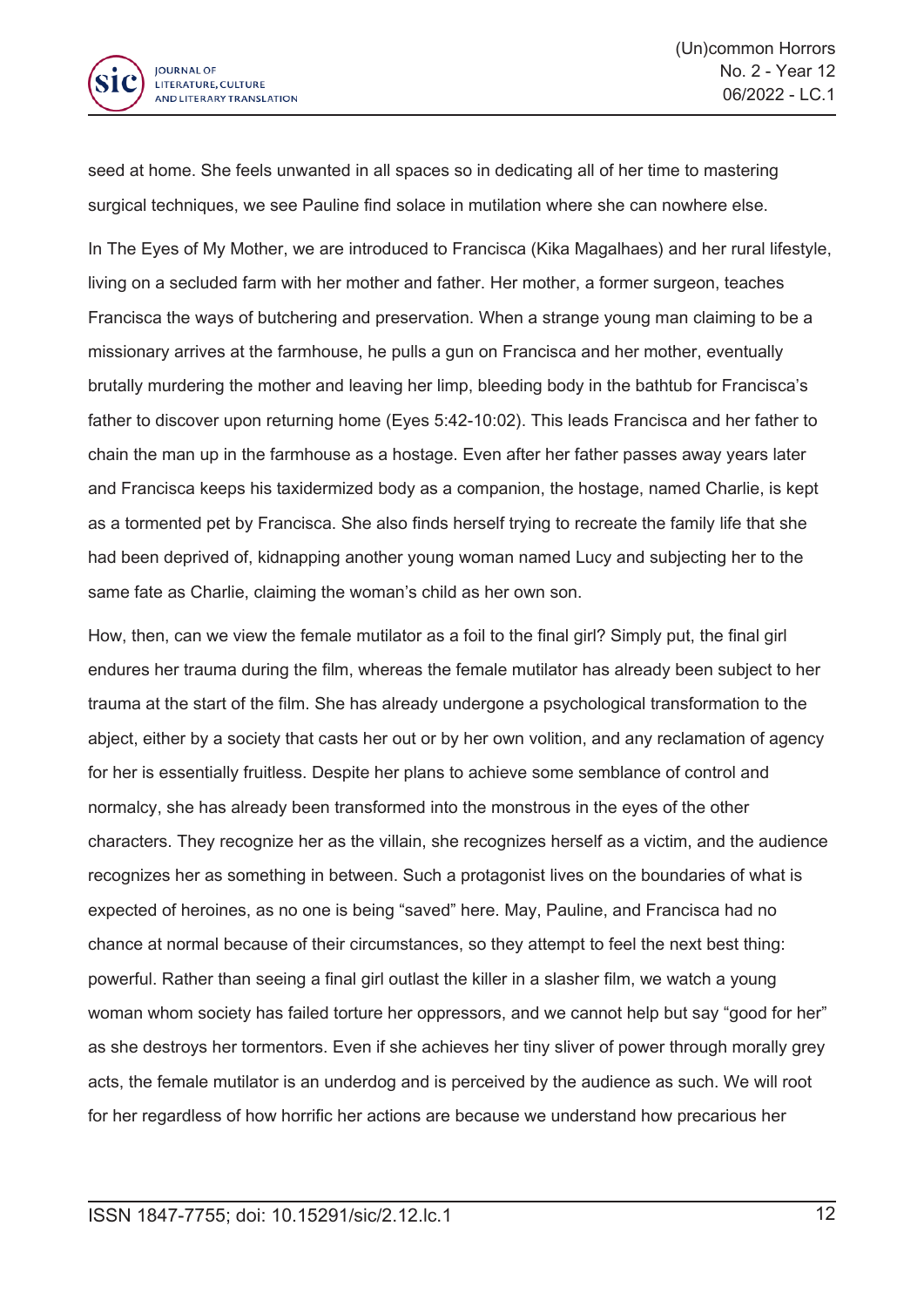

position is in the world where she lives. While the final girl overcomes the terror enacted upon her via <sup>a</sup> murderer, the female mutilator must overcome <sup>a</sup> different beast: her own compulsions to kill.

#### **5. Sympathy for the Female Mutilator**

Even if all of these female protagonists have undergone such horrendous traumas prior to their filmic arcs, the trauma they enact on others directly opposes the submissive nature of women in horror. The trope of the final girl in horror exploits the female body, tortures her for the sake of demonstrating her resiliency. This trauma for the sake of plot stimulation is directly foiled by the female mutilator's existence. For example, in The Eyes of My Mother, an especially disturbing scene involves "the female protagonist sexually (attacking) her hostage after having pulled out his eyes," having also severed his vocal cords and removing his tongue to prevent him from screaming for help (Vivar 161). The sexual aspect of this assault is significant to note; in horror, the final girl is often raped, sexually tortured, and put on display as her clothes and flesh alike are torn and bloodied. Francisca's initial torture of Charlie began as <sup>a</sup> way to avenge her mother, but as she grows more fascinated with human anatomy and affect, she engages in rape and castration, aroused by Charlie's suffering.

The violence that Francisca enacts grows more emotionally removed as she picks up <sup>a</sup> young woman named Kimiko at <sup>a</sup> bar under the guise of <sup>a</sup> sexual relationship. Back at the farmhouse, Kimiko notices the bizarre nature of Francisca's actions and attempts to leave. Instead of showing <sup>a</sup> gory dismemberment or torture like that which we see of Charlie, the scene abruptly cuts from <sup>a</sup> fight between the two girls to <sup>a</sup> scene of Francisca scrubbing <sup>a</sup> pool of blood off of the floor and packing plastic-wrapped hunks of meat into the refrigerator (Eyes 29:00-37:57). Rather than seeing Kimiko as <sup>a</sup> sexual threat, Francisca sees her as <sup>a</sup> test subject. The interaction with Kimiko is the bridge between the revenge fantasy and madness for Francisca, whose morbid curiosity renders her unable to gauge the depravity of her action. Removing <sup>a</sup> scene showing Kimiko's murder displays how removed Francisca has become from the violence, unable to recognize it as anything significant unless it helps her achieve her goal of <sup>a</sup> family unit: Kimiko was not <sup>a</sup> viable option for <sup>a</sup> long-term partner, so she was sacrificed. In not seeing Kimiko's death, we understand that she was simply <sup>a</sup> secondary casualty of Francisca's madness, not <sup>a</sup> focal point of it. We should despise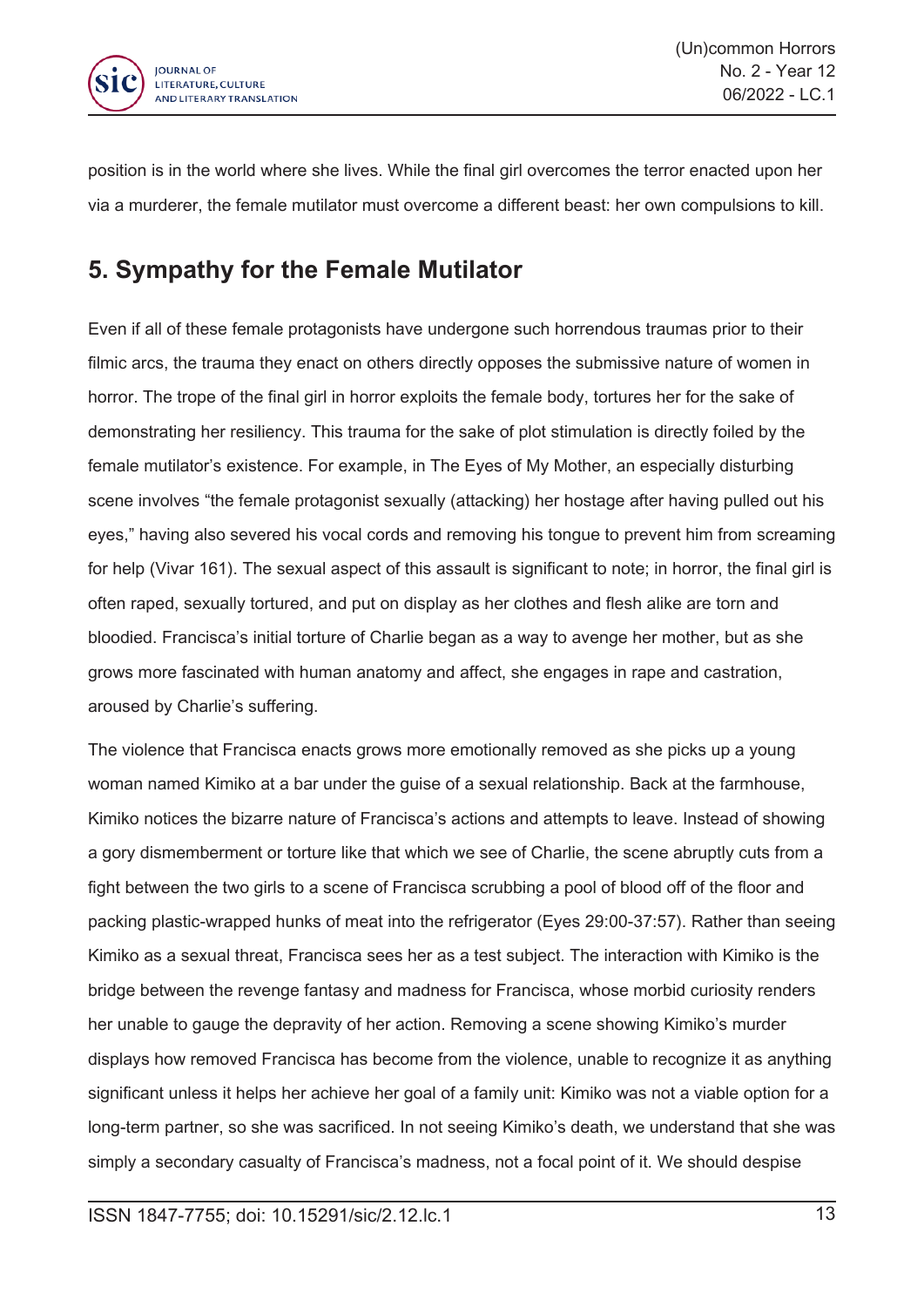

Francisca for her despicable actions, but instead, we pity her. She lives <sup>a</sup> sad, lonely life where the only interaction she has is with the man who killed her mother. Francisca has been abject her whole life: she never even had <sup>a</sup> choice on whether or not to be cast out, and even if she tried to escape from her rural lifestyle, she would never be able to integrate into society after doing what she has done.

A similar instance occurs in May, when the eponymous protagonist visits the home of Polly, <sup>a</sup> young woman who she had <sup>a</sup> brief tryst with at the beginning of the film. As character after character rejects May for being "weird" and she begins killing them to stitch together the "perfect friend" from their body parts, she plans <sup>a</sup> visit to Polly to add her flesh to the collection. Polly is genuinely excited to see May and allows her inside, explaining that the moment where May had caught Polly having sex with another woman named Ambrosia was all for fun. Thinking that May is initiating kinky foreplay with razorblades, Polly beckons "please don't hurt me" in <sup>a</sup> joke tone. May then slits her throat and leaves her to bleed out on the couch (01:11:10-01:13:20). May has snapped, and the killing spree that follows shows her behaving in an entirely different manner in the rest of the film. Rather than behaving in the chaotic, erratic nature that she has at the film's start, she handles the forthcoming murders with <sup>a</sup> delicate hand in order to best preserve her specimens. She has become the archaic mother, birthing the flesh-stitched "friend" that she has named Amy by suturing together the skin of her victims. Using her prowess as <sup>a</sup> veterinary assistant, May handles this process carefully and the scenes where she engages in the surgical process are more artful than clinical.

Having gone through <sup>a</sup> variety of complex traumas regarding her disability as <sup>a</sup> child, May has <sup>a</sup> warped perspective on perfection. She is particularly self-conscious of her lazy eye and views herself as ugly. "May perceives perfection as something fragmented, unable to exist as <sup>a</sup> whole unless somebody assembles the pieces," so her position as the female mutilator is one that is even more dissociated than Francisca's (Martín Ayuso 222). May's delusions lead her then to believe that her patchwork creature is alive and eventually force her to gouge out her own eye so the creature can "see." She has killed several people at this point, but the viewer experiences sadness alongside their disgust—May weeps as she cuts out her eye, places it on "Amy," and allows the creature to somehow wrap their arm around her in <sup>a</sup> hug (May 01:24:30-01:27:00). The film closes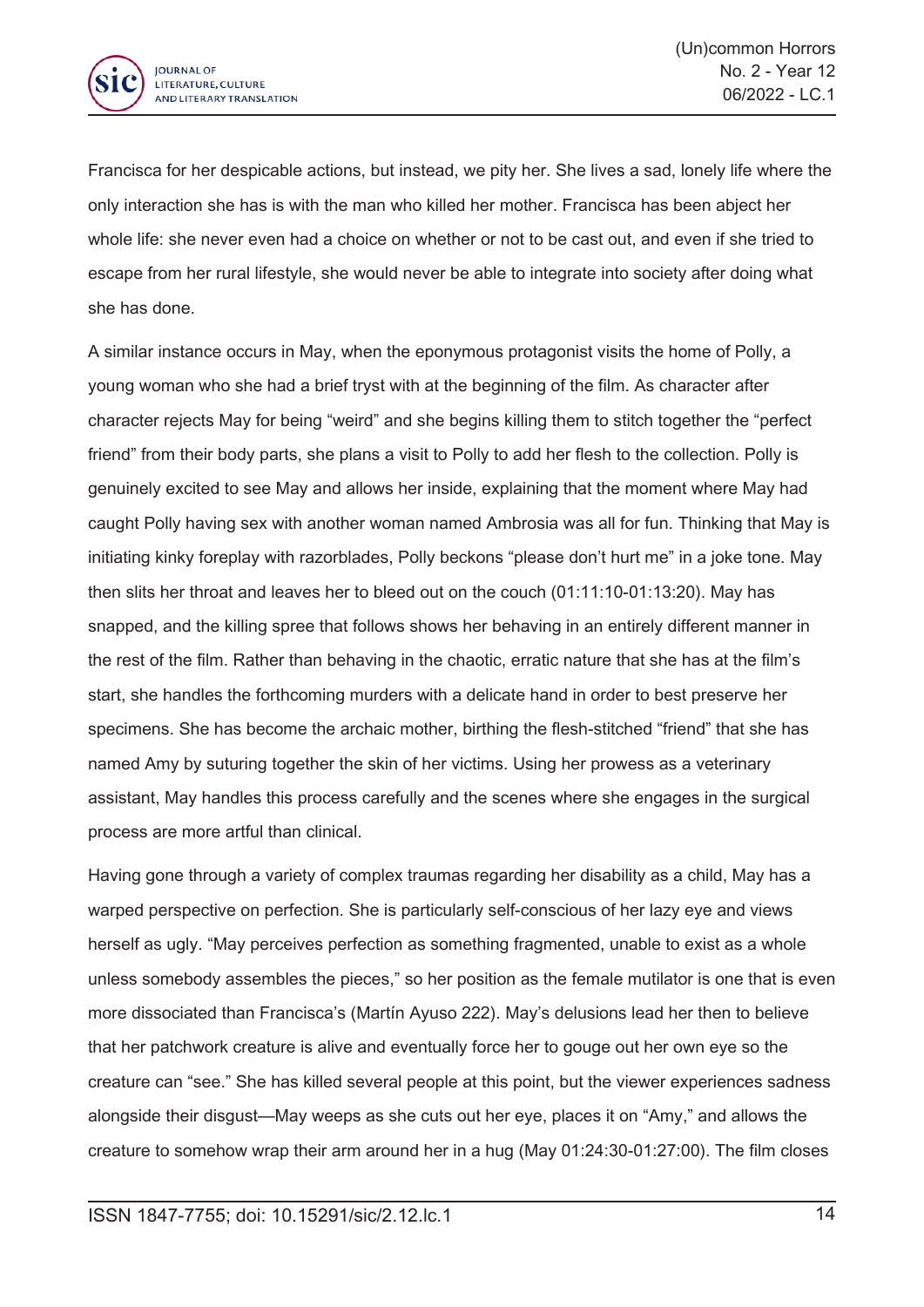

with May relieved that her dream for the "perfect" friend has been achieved, but at what cost? To May, what she was doing was not taking life. She was giving it. Here, we see the elements of the archaic mother personified rather than as an intangible concept: May is both seducer and nurturer for "Amy," as the creature has been constructed out of May's former sex partners as <sup>a</sup> vessel for May to nurture.

The objectively least traumatized and least disturbed of the three protagonists, though, is Excision 's Pauline. Though she is relentlessly bullied at school and has <sup>a</sup> tenuous relationship with her mother, Pauline has <sup>a</sup> roof over her head and <sup>a</sup> family unit present. Pauline's embrace of the surgical horror element of body horror is quite <sup>a</sup> literal one: her dream is to enter medical school, mainly to resolve to find <sup>a</sup> cure for her sister Grace's cystic fibrosis. Pauline is constantly bombarded with dream sequences that mix the erotic with the visceral, and she is viewed by her family and peers as <sup>a</sup> vulgar, unhygienic girl. This subverts the expectations of young women in the generic horror film, as "Pauline's obsession with her own physicality seems to disrupt notions of femininity as passive and pure … [she] negotiates not only the limits of her own body but also its place in the world and its relation to cultural constructions of female adolescence" (D'Hont 22). Some of Pauline's heinous acts involve self-harming by carving <sup>a</sup> crucifix into her wrist, performing <sup>a</sup> crude abortion on herself and examining the fetus, and attempting to draw blood from her sex partner when trying to lose her virginity. To the audience, these acts are horrendous and taboo, but to Pauline, someone who has had to harden herself, these are just everyday incidents. Excision plays into the satire of the body horror genre because Pauline understands that the thoughts that she is having that blend sex and gore are out of the ordinary. She is <sup>a</sup> compulsive liar and combative, but she never claims to be an innocent victim in the film.

In fact, Pauline's devotion to her younger sister Grace is one of the primary elements that separates her from disturbed loners, the voluntarily abject, like Francisca and May. While the prior two girls are preoccupied with satiating their need for companionship, Pauline's depravity has <sup>a</sup> somewhat selfless source, wanting her sister to get better. Even if Pauline engages in behaviors that render her abject, leaning into grossness throughout the film, we feel <sup>a</sup> strong piteous affect for her since she desires for her sister to be well. Despite practicing surgical techniques over the majority of the film, the level of Pauline's abilities is displayed at the film's close. After drugging her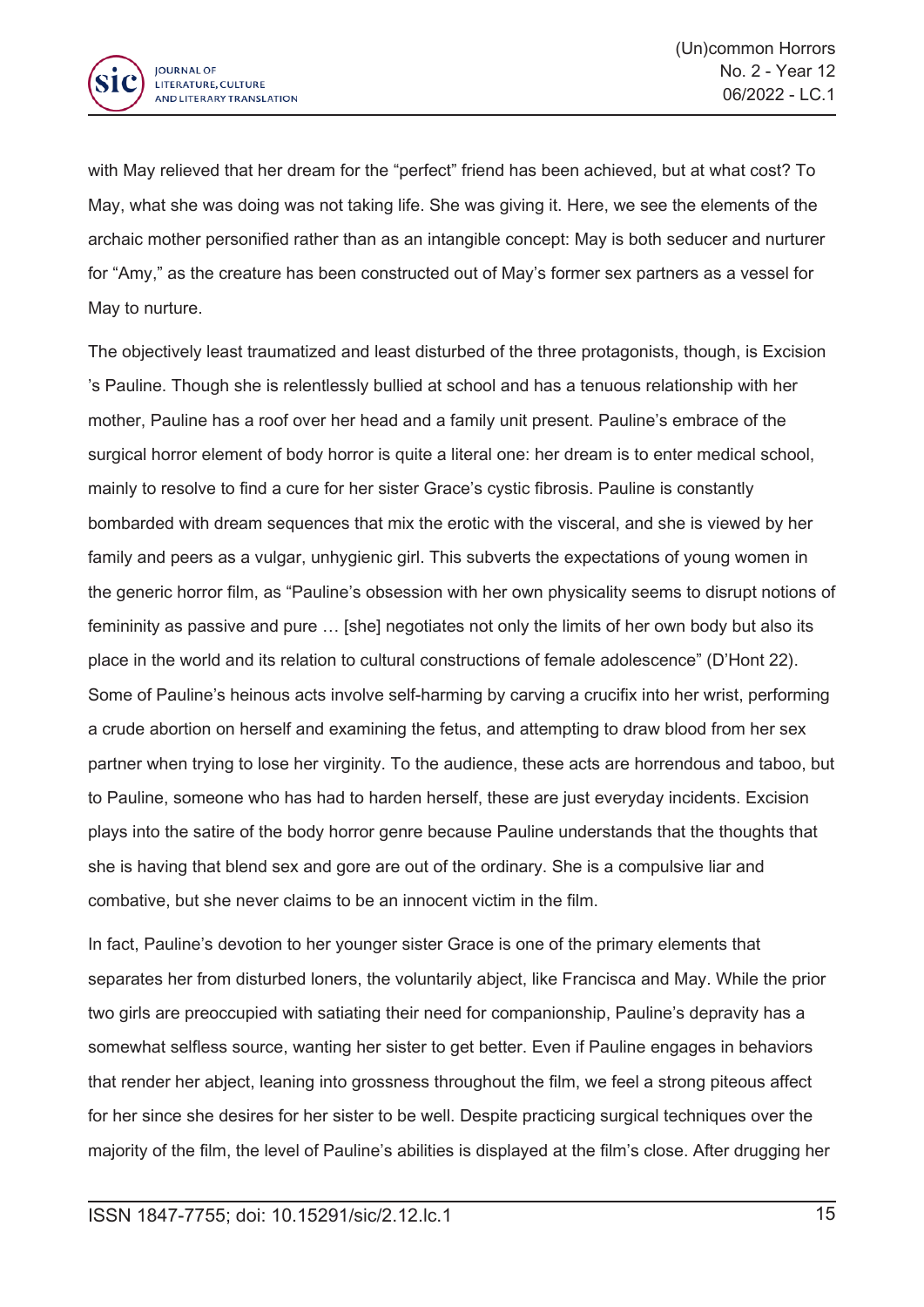

sister and <sup>a</sup> neighborhood girl in order to perform an amateur lung transplant, the audience witnesses Pauline slice open both girls and pull organs from their chest, casually stuffing the new lungs into each carcass. Unlike May and Francisca, who have surgical experience, Pauline's endeavors prove fruitless because of her inexperience. The lives of both girls are lost, and as her mother enters the room to see her covered in blood, Pauline realizes the gravity of her actions. They both let out <sup>a</sup> bloodcurdling scream and the film ends (Excision 01:11:53-01:15:54). Here, the audience empathizes with Pauline, watching her come to terms with her failure as she sobs. After being so removed from her emotions for the majority of the film, she is forced to feel in this moment, letting down the guise that she has painted to appear strong in the face of trauma. While all three girls feel different levels of guilt or pain regarding acts of mutilation, we need to acknowledge that the breaking points for each of these young women comes with the torture or mutilation of another woman: Francisca with Kimiko, May with Polly, and Pauline with both Grace and the neighbor girl. The girls all realize that they are unable to be helped when it comes to their violent tendencies. Each of the films end before any of the girls can face repercussions for their actions, but in all of the films' culminating scenes, we see these antiheroines stricken with fear, anxiety, guilt, and grief towards what they have done.

## **6. Conclusion: The Female Mutilator as Affective Feminist Heroine**

When we confront the insecurities surrounding the feminine in horror and embrace disgust, our social perceptions distort the emotions we associate with the genre. Body horror is paradoxical, both embodied and disembodied, both subverting feminist expectations and fulfilling them. Whether it be beauty, sexuality, action—the female mutilator laughs in the face of these standards, an island of her own in <sup>a</sup> genre that is constantly forcing women into submission. Horror is <sup>a</sup> sadomasochistic pleasure, and the female mutilator is the quintessential sadomasochistic heroine. She exists somewhere between self-hatred and actualization, with <sup>a</sup> vague interpretation of the corporeal. The female mutilator is <sup>a</sup> feminist icon in her own right—while her acts of violence may very well start off as acts of revenge, she is an equal opportunity murderer. In body horror, we fear the ways that we may become unrecognizable in our humanity, but these young women embrace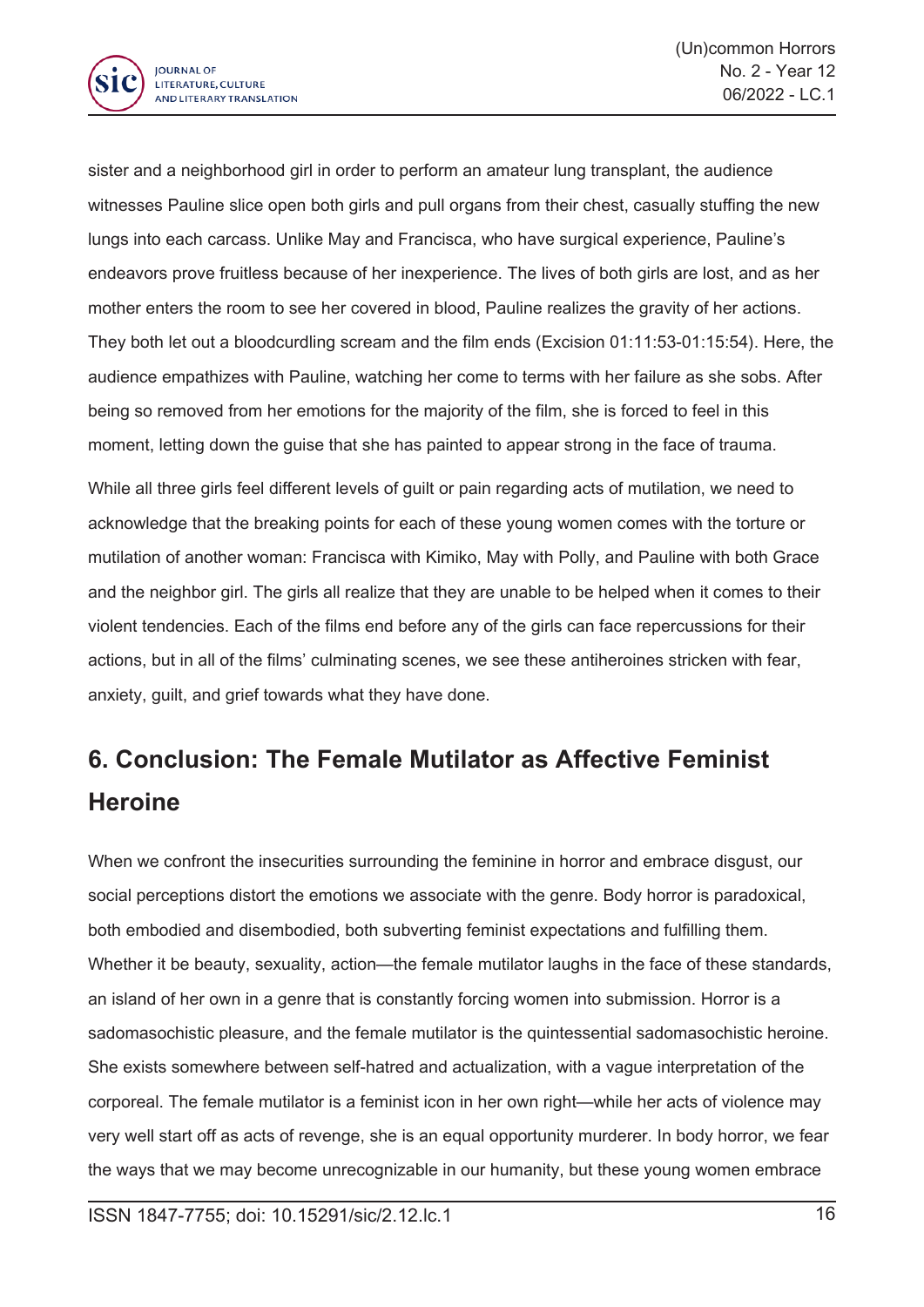

that distortion. The taste of agency that killing and torturing gives her soon just becomes <sup>a</sup> way to satiate her own perverse desires instead of as <sup>a</sup> way to attain vengeance. Mutilation of others and the self allows the traumatized female mutilator to come to terms with her Otheredness, and in the process, she frees herself from the threat of abjection: she casts herself out voluntarily before society can do so.

#### **Works Cited**

Bates, Richard Jr., director. Excision. BXR Productions, 2012.

Beugnet, Martine, and Emmanuelle Delanoë-Brun. "Raw Becomings: Bodies, Discipline and Control in Julia Ducornau's 'Grave'." French Screen Studies, vol. 21, no. 3, 2021, pp. 204–23.

Church, David. "Apprehension Engines: Defining <sup>a</sup> New Wave of Art-Horror Cinema." Post-Horror: Art, Genre, and Cultural Elevation, by Church, Edinburgh University Press, 2021, pp. 1–26.

Clover, Carol J. Men, Women, and Chain Saws: Gender in the Modern Horror Film. Updated edition, Princeton University Press, 2015.

Creed, Barbara. "Horror and the Monstrous-Feminine." The Monster Theory Reader, edited by Jeffrey Andrew Weinstock, 2020, pp. 211–25.

Creed, Barbara. The Monstrous-Feminine: Film, Feminism, Psychoanalysis. Routledge, 1993.

Cruz, Ronald Allan. "Mutations and Metamorphoses: Body Horror Is Biological Horror." Journal of Popular Film and Television, vol. 40, no. 4, 2012, pp. 160–68.

D'Hont, Coco. "Not Your Average Teen Horror: Blood and Female Adolescence in Richard Bates's 'Excision' (2012)." Comparative American Studies: An International Journal, vol. 16, no. 1-2, 2018, pp. 18–30.

Hawkins, Joan. "'It Fixates': Indie Quiets and the New Gothics." Palgrave Communications, vol. 3, no. 1, 2017, pp. 1–7.

Keisner, Jody. "Do You Want to Watch? A Study of the Visual Rhetoric of the Postmodern Horror Film." Women's Studies, vol. 37, no. 4, 2008, pp. 411-27.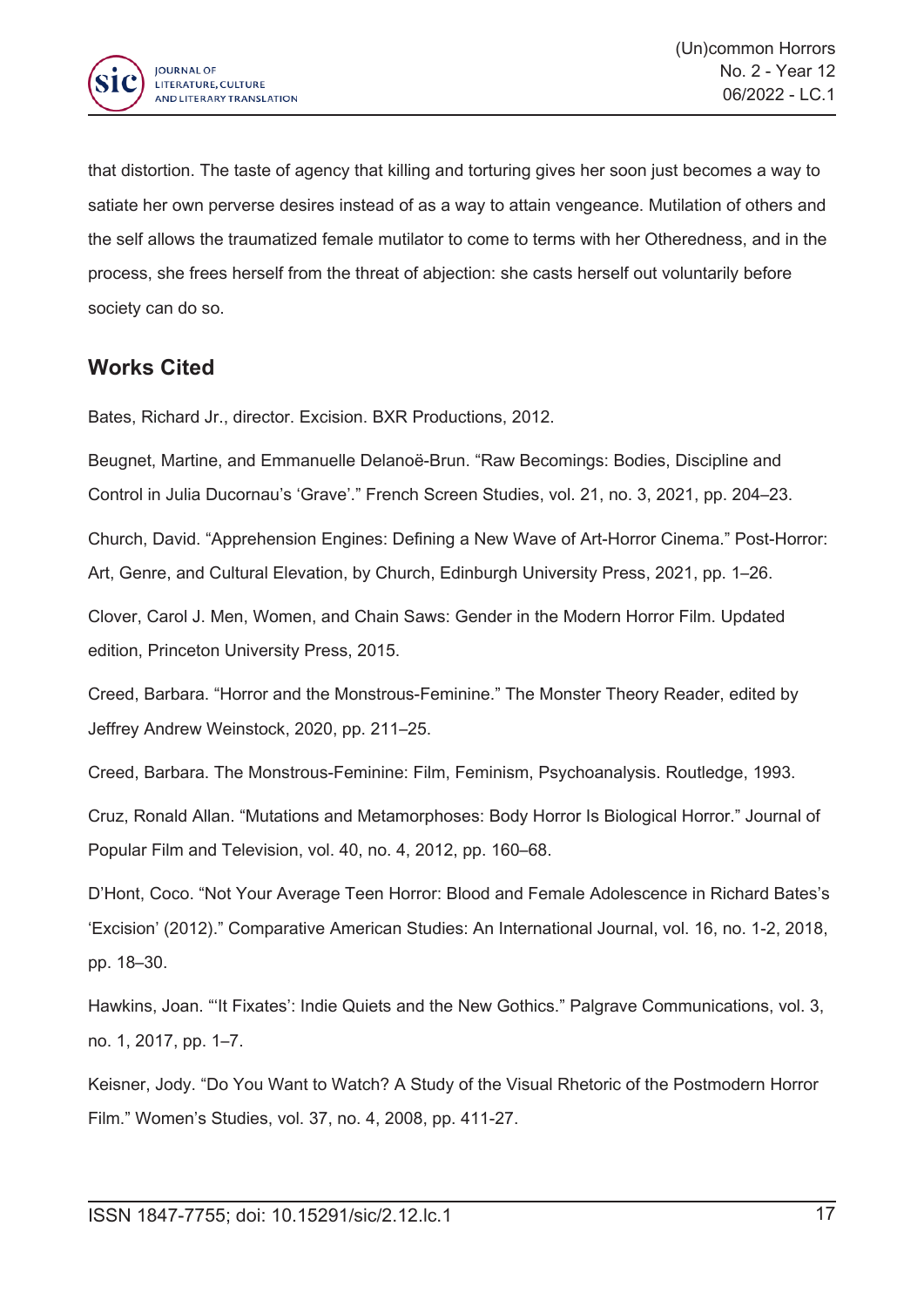

Kelly, Casey Ryan. "It Follows: Precarity, Thanatopolitics, and the Ambient Horror Film." Critical Studies in Media Communication, vol. 34, no. 3, 2017, pp. 234–49.

Kerchy, Anna. "The Female Grotesque in Contemporary American Culture." Atenea: Revista De La Facultad De Artes y Ciencias De La Universidad De Puerto Rico, Recinto De Mayagüez, vol. 25, no. 2, 2005, pp. 173–85.

Kristeva, Julia. Powers of Horror: An Essay on Abjection. Columbia University Press, 1980.

Larson, Ryan. "Angela Bettis Won Over Horror Hearts in Lucky McKee's Cult Classic 'May.'" Bloody Disgusting, 27 Oct. 2020, bloody-disgusting.com/editorials/3638740/angela-bettis-wonhorror-hearts-lucky-mckees-cult-classic-may-aughta-know/. Accessed 12 June 2022.

Marak, Katarzyna, and Nelly Strehlau. "Thanatomorphose and Contracted: Feminine Body and Sexuality in Horror and the Horror of Feminine Body and Sexuality." Literatura i Kultura Popularna, vol. 24, 2019, pp. 187–97.

Martín Ayuso, María Isabel. "'If You Can't Have <sup>a</sup> Friend, Make One': Lucky McKee's May as <sup>a</sup> Revision on Mary Shelley's Frankenstein." Proceedings 31st AEDEAN Conference, 2008, pp. 217–23.

Matheny, Emily. The Monstrous-Feminine and the Politics of Trash in the Film Excision. 2015. Middle Tennessee State University, Thesis.

McGillvray, Maddi. "The Feminist Art Horror of the New French Extremity." Women Make Horror: Feminism, Filmmaking, Genre, edited by Alison Peirse, Rutgers University Press, 2020, pp. 122–32.

McKee, Lucky, director. May. Lions Gate Films, 2002.

Pesce, Nicholas, director. The Eyes of My Mother. Tandem Pictures, 2016.

Pinedo, Isabel Cristina. "Recreational Terror: Postmodern Elements of the Contemporary Horror Film." Journal of Film and Video, vol. 48, no. 1-2, 1996, pp. 17–31.

Pinedo, Isabel Cristina. "The Wet Death and the Uncanny." Paradoxa: Study in World Literary Genres, vol. 3, no. 3-4, 1997, pp. 407-16.